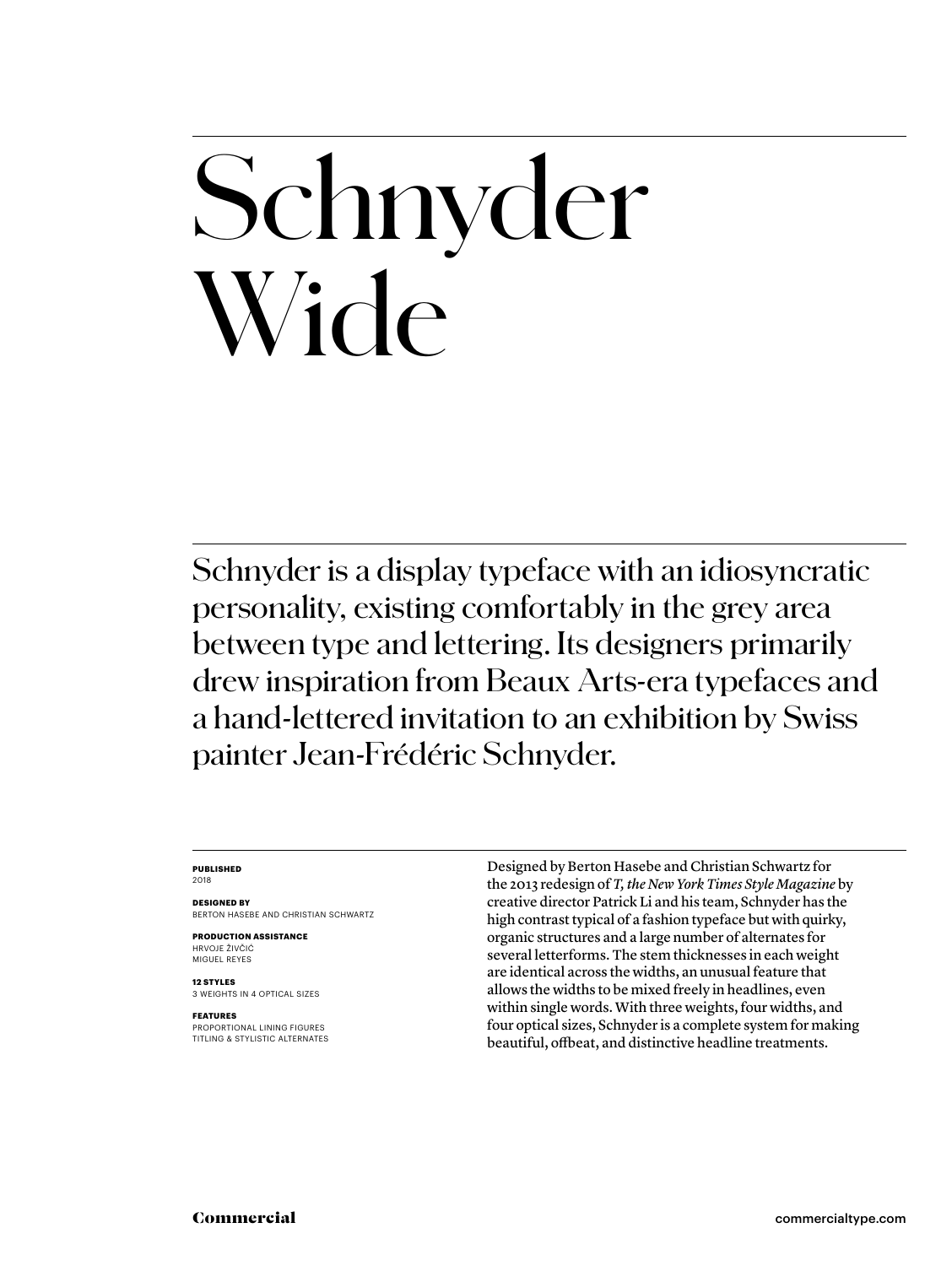### Schnyder Wide Small Light Schnyder Wide Small Demi **Schnyder Wide Small Bold**

Schnyder Wide Medium Light Schnyder Wide Medium Demi **Schnyder Wide Medium Bold**

Schnyder Wide Large Light Schnyder Wide Large Demi **Schnyder Wide Large Bold**

Schnyder Wide X Large Light Schnyder Wide X Large Demi **Schnyder Wide X Large Bold**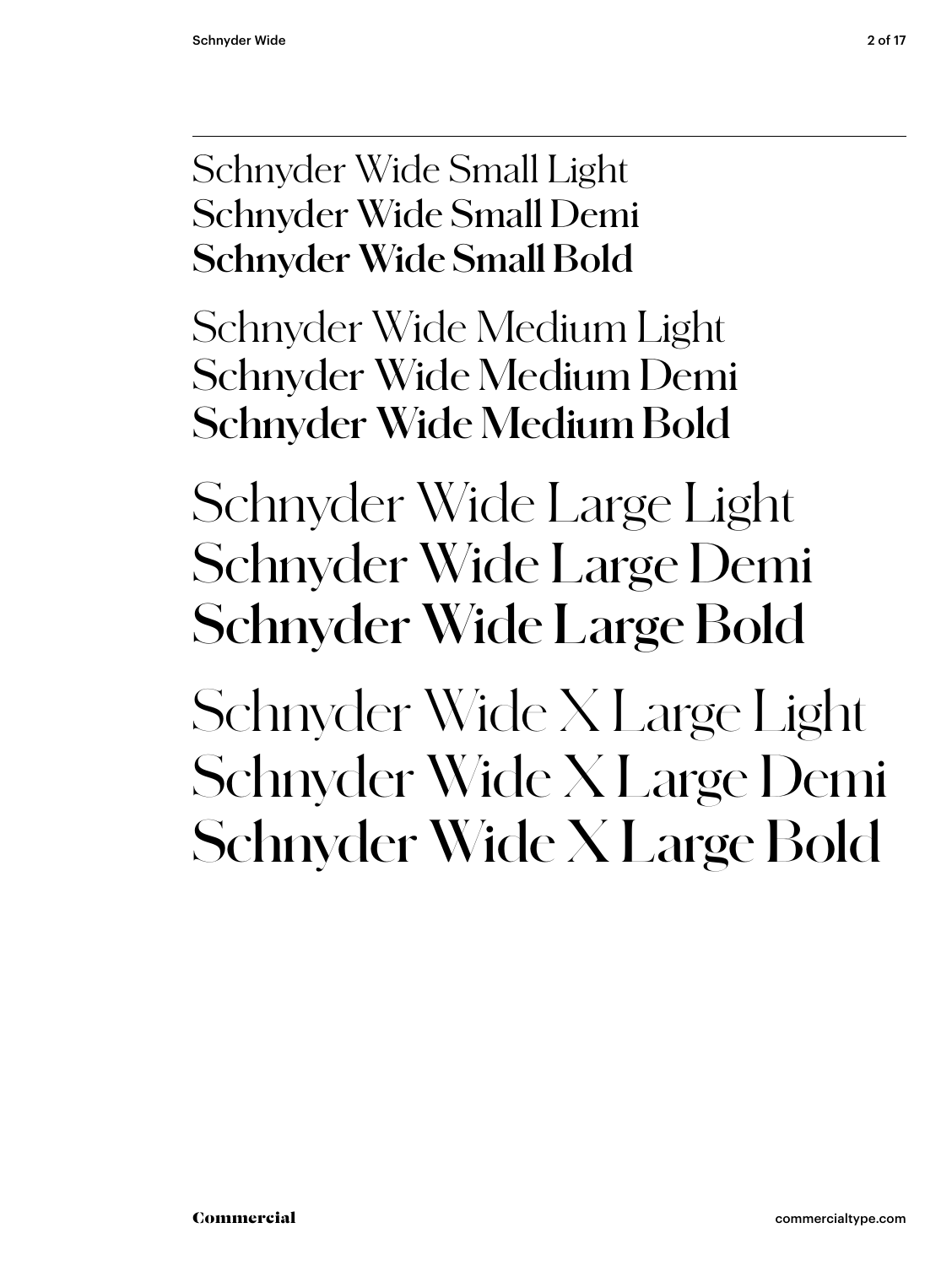### **RECOMMENDED MINIMUM & MAXIMUM SIZES**

SMALL, 18 – 40 PT

Developing new frameworks for thoughts Expand and refining over years Predicted this outcome

MEDIUM, 28 – 60 PT

### Mainstream ideology Singular impact

LARGE, 50 – 90 PT

# Competition arning

Quilts

RUM

X LARGE, 100 PT+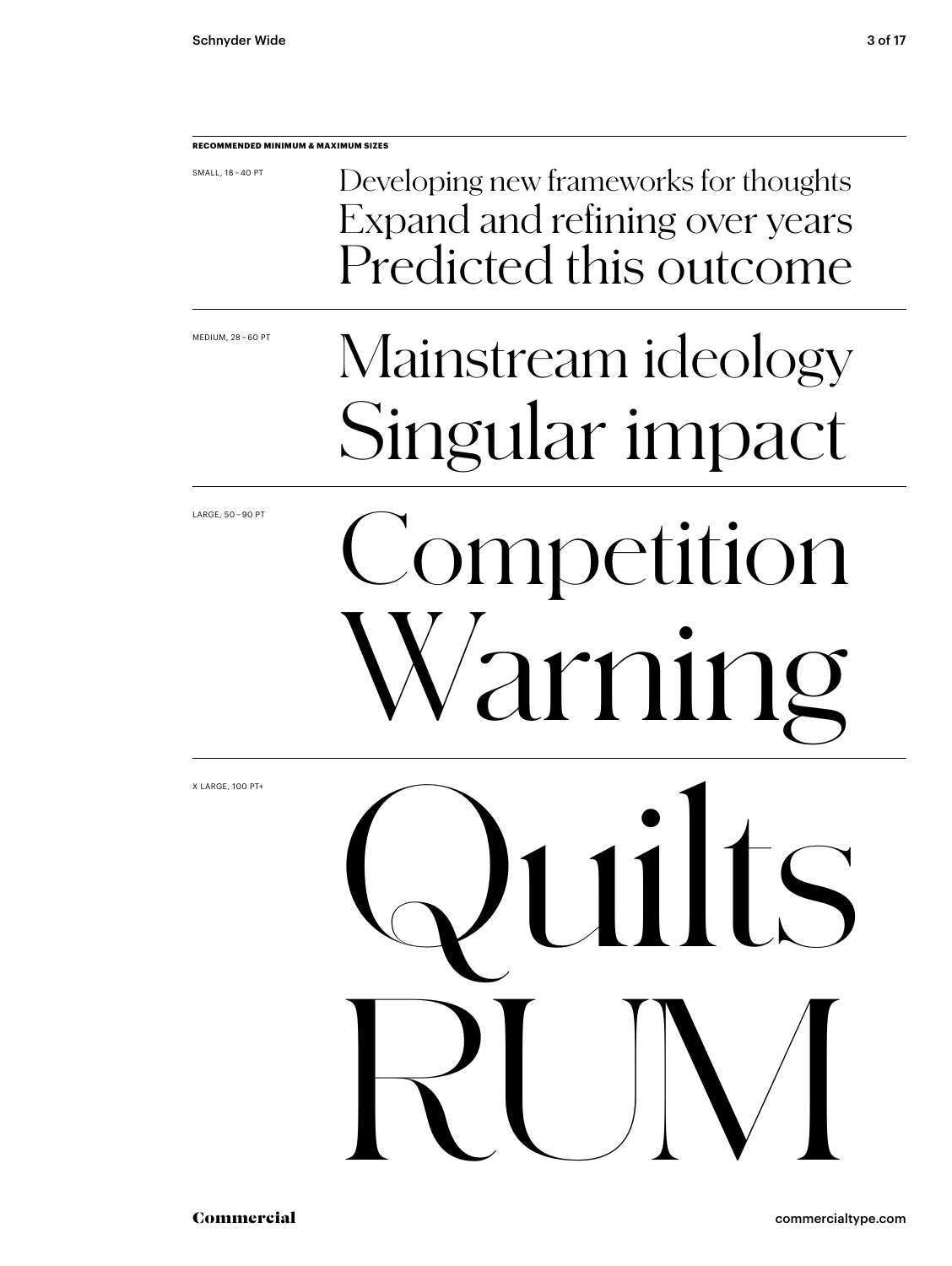

SCHNYDER WIDE X LARGE LIGHT, 150 PT [ALTERNATE R]



SCHNYDER WIDE X LARGE DEMI, 150 PT [ALTERNATE G]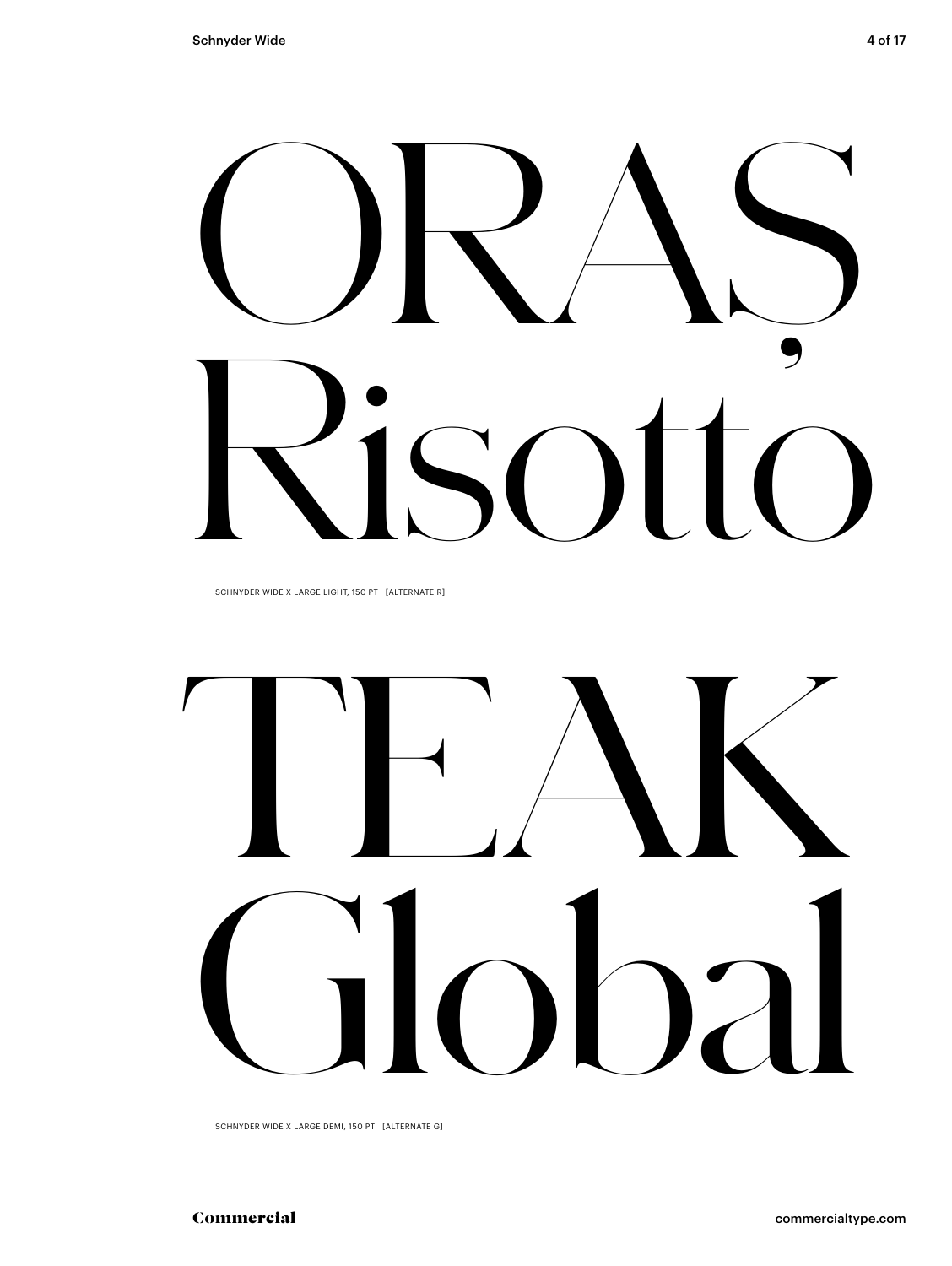

SCHNYDER WIDE X LARGE BOLD, 150 PT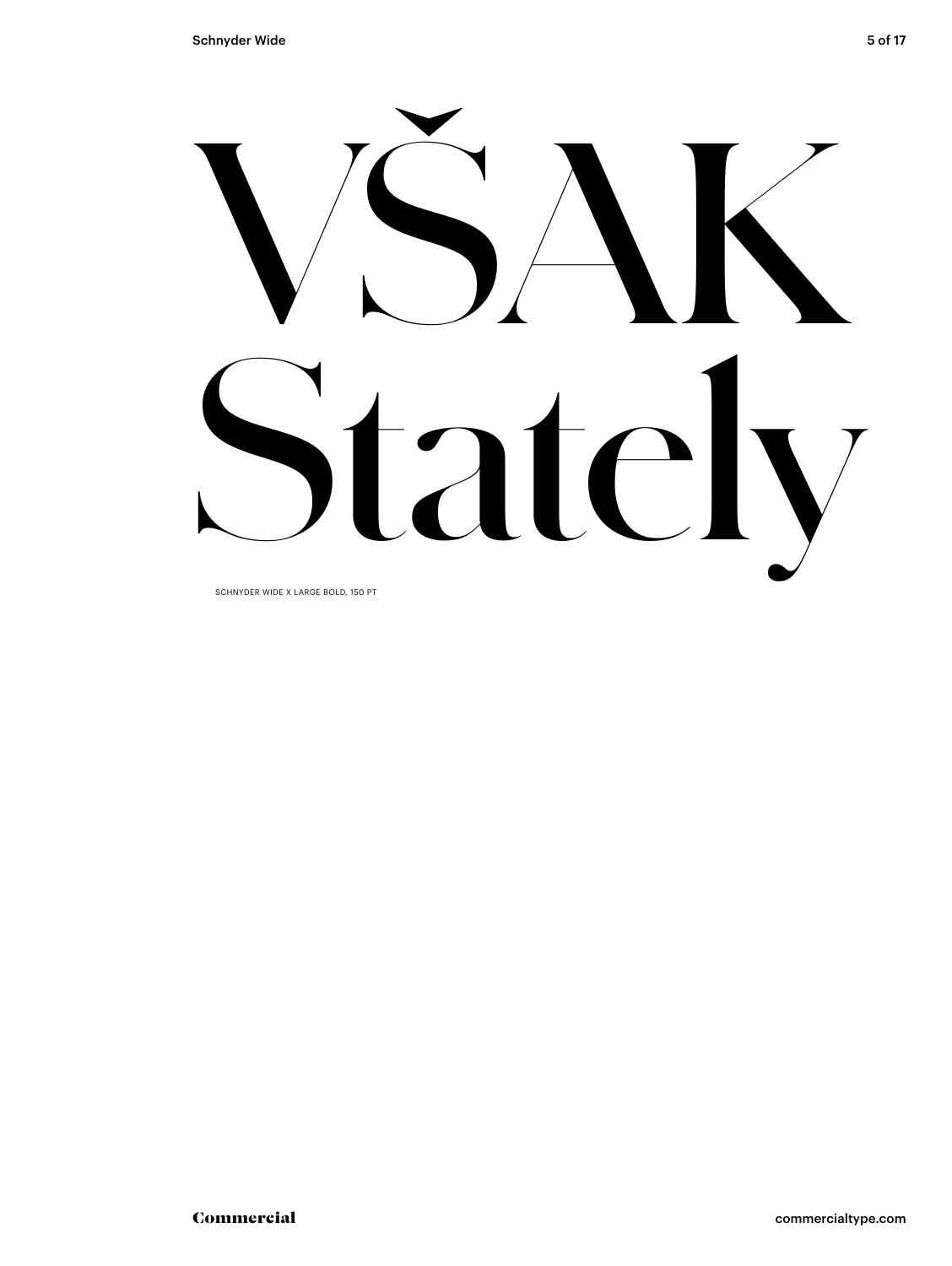### Feilődésre  $'V$  $SC1$ SCHNYDER WIDE X LARGE LIGHT, 100 PT [ALTERNATE s]

# Nelusive  $\blacktriangle$ inėtojų  $\bigvee$

SCHNYDER WIDE X LARGE DEMI, 100 PT [ALTERNATE Q]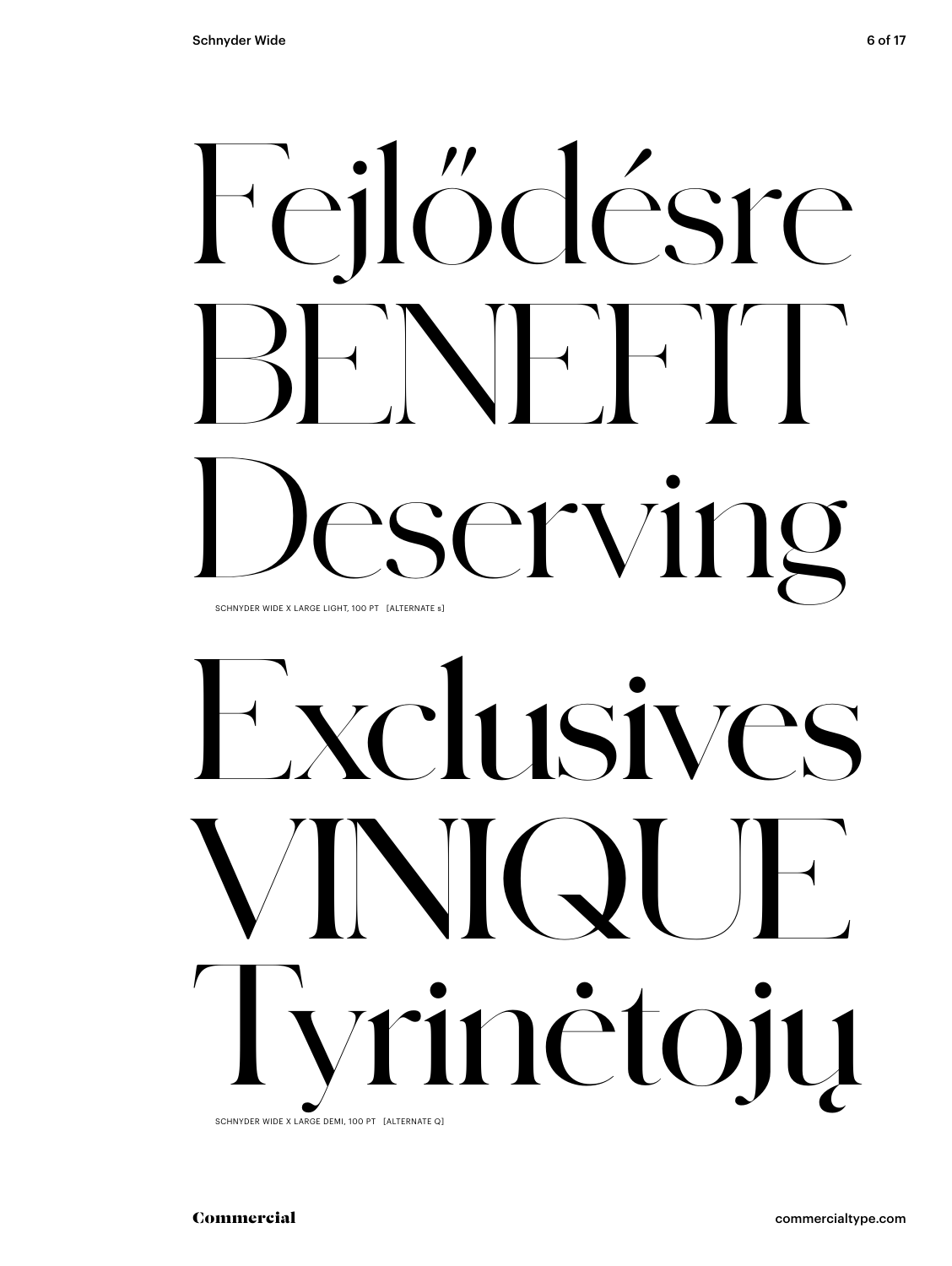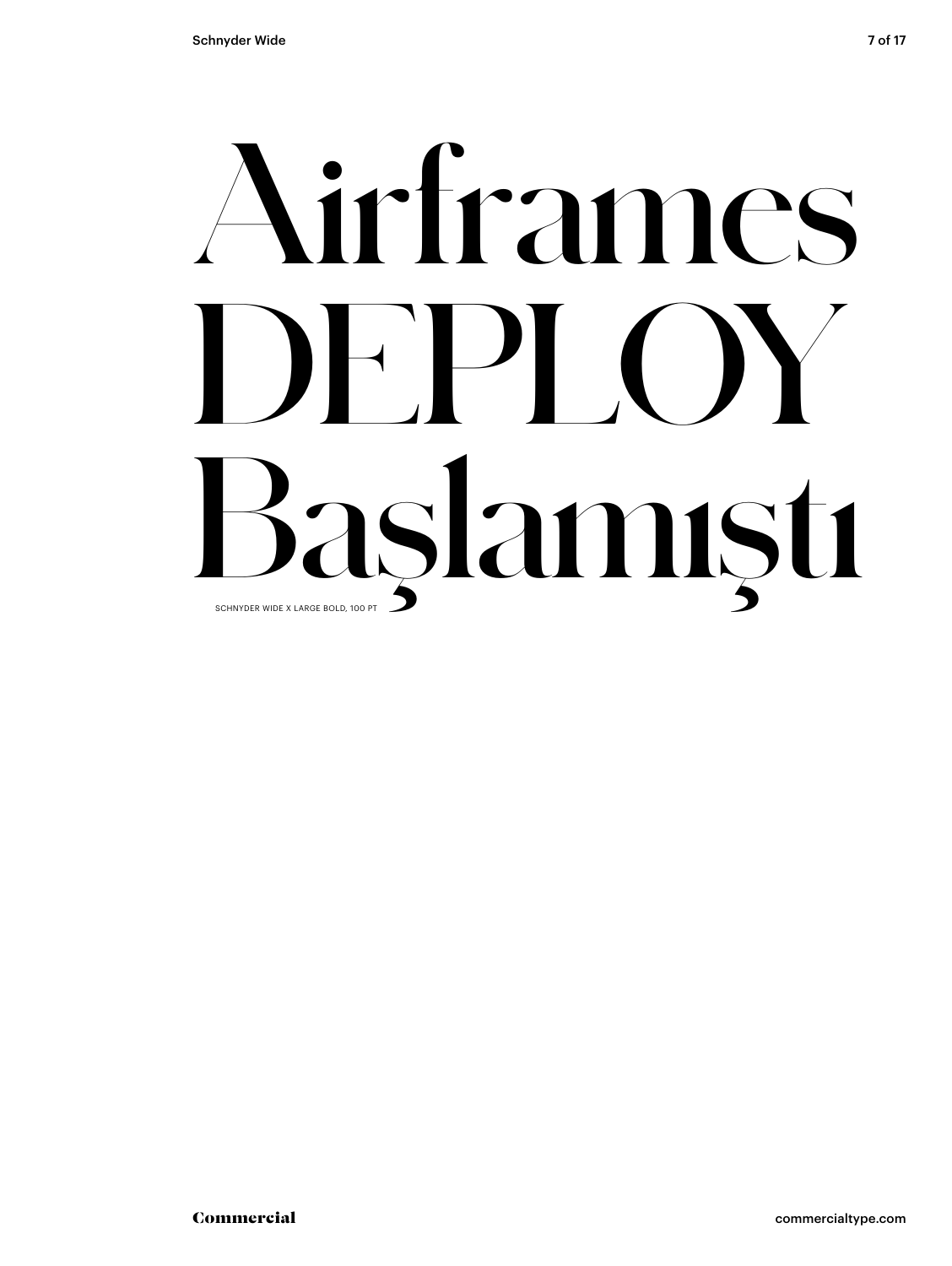# REVIEWS Încununată

SCHNYDER WIDE LARGE LIGHT, 90 PT

# ANSWER Schließlich

SCHNYDER WIDE LARGE DEMI, 90 PT [ALTERNATE A R W]

# **ALEMÃO Equestrian**

SCHNYDER WIDE LARGE BOLD, 90 PT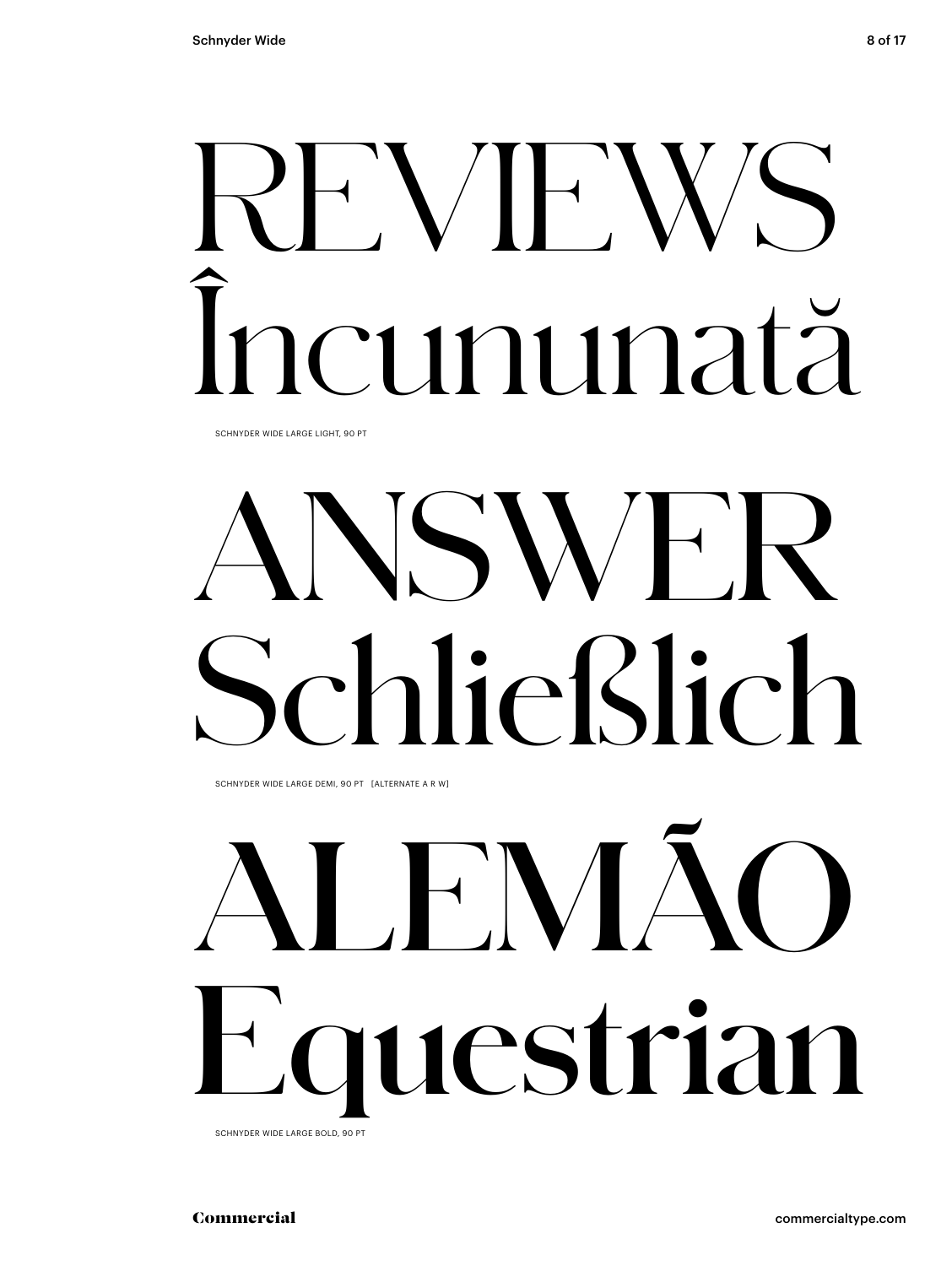# SABAN.II JRÉ Vast wild plain

SCHNYDER WIDE LARGE LIGHT, 70 PT

# FILOZOFIJA Chimeric plan

SCHNYDER WIDE LARGE DEMI, 70 PT [ALTERNATE A J]

# **VANGUARD Hljóðstafrófið**

SCHNYDER WIDE LARGE BOLD, 70 PT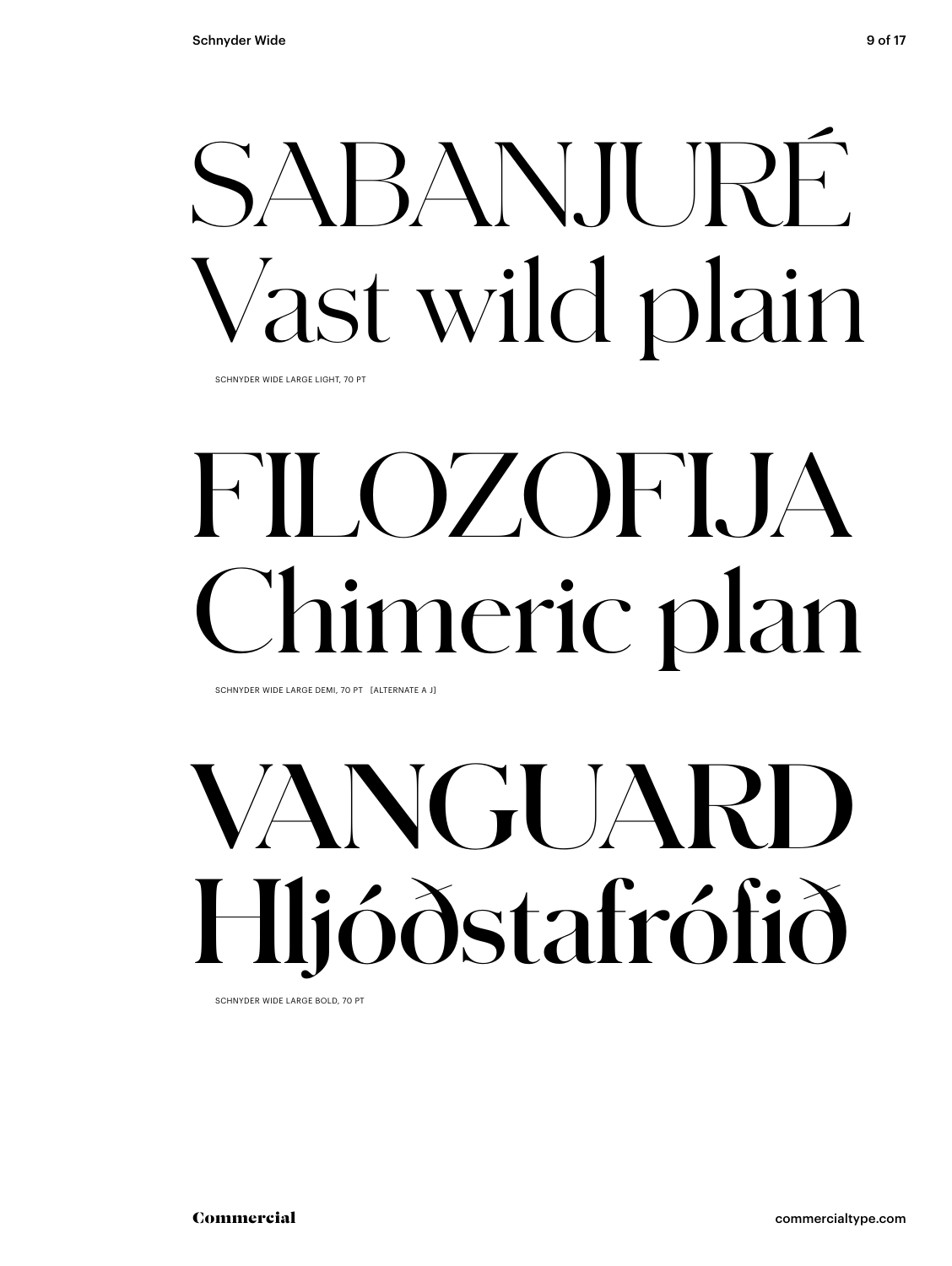## Southern Palace BERI AGERT Foreshadowings

SCHNYDER WIDE MEDIUM LIGHT, 60 PT [ALTERNATE s w]

### Guztien gainetik EQUILIBRISTS rogenic events SCHNYDER WIDE MEDIUM DEMI, 60 PT

## Différente école FÅRSKÖTSEL **cient animals**

SCHNYDER WIDE MEDIUM BOLD, 60 PT [ALTERNATE t]

Commercial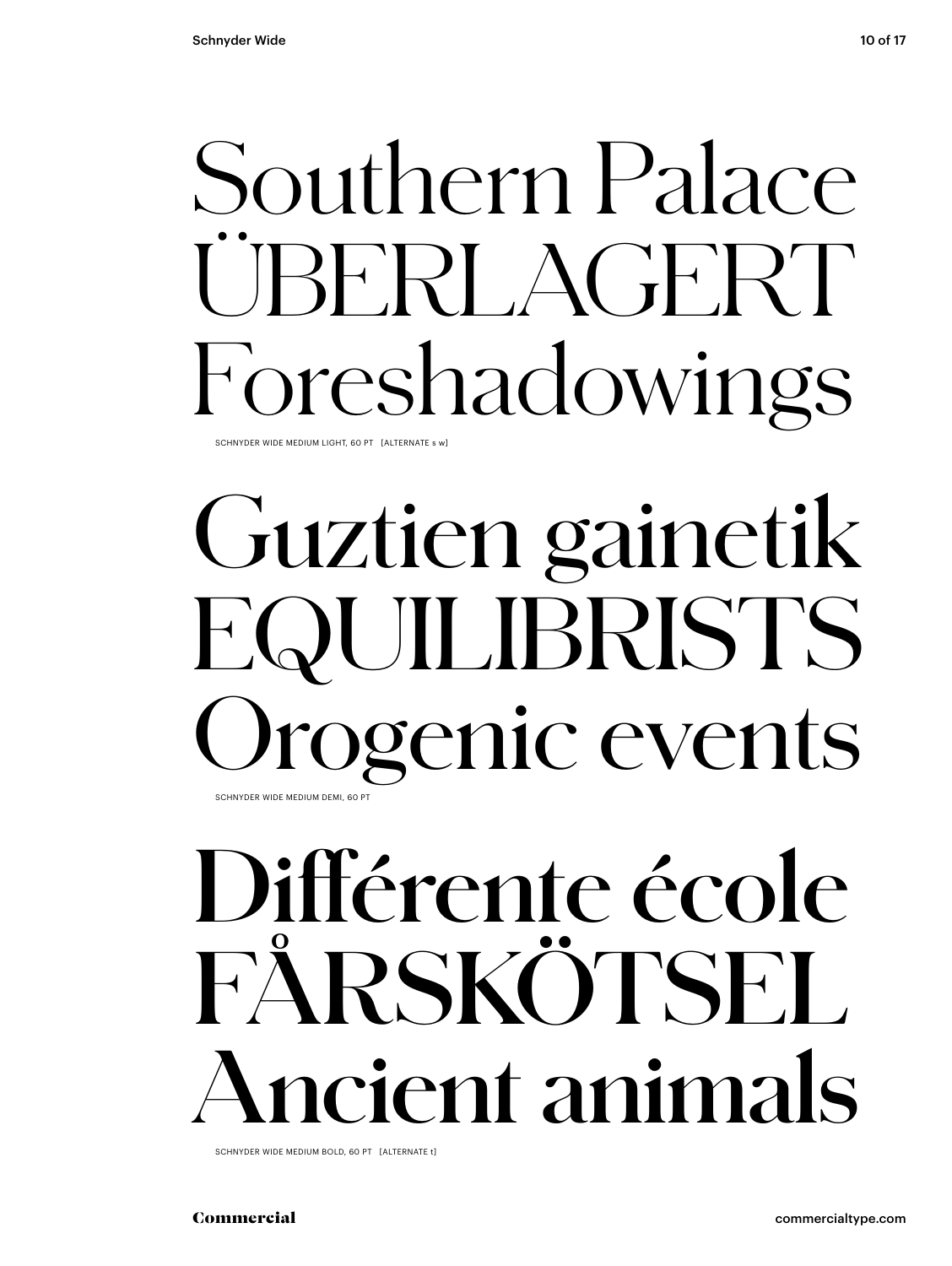### Lionized Swedish author EVEN PROPORTIONS Jellemző az illúzióvesztés

SCHNYDER WIDE MEDIUM LIGHT, 40 PT [ALTERNATE J t]

### Geschmack der Kunden AUTRES MÉTHODES Celebrating local culture

SCHNYDER WIDE MEDIUM DEMI, 40 PT [ALTERNATE A R]

### **Demonstrated reliability INTERESTED PARTY Produktom kryštalizácie**

SCHNYDER WIDE MEDIUM BOLD, 40 PT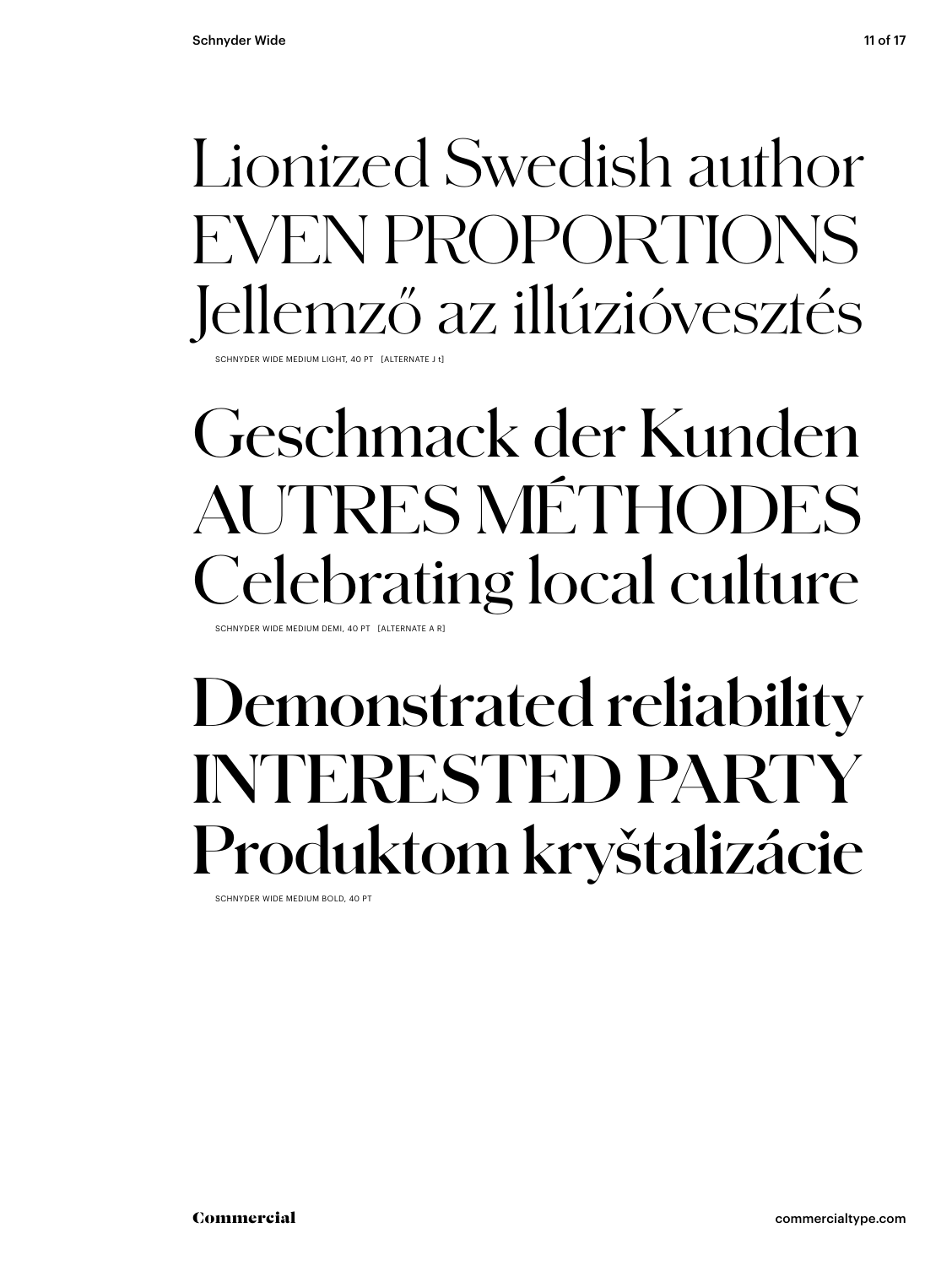**QUESTIONED BY THE ADMIRALTY** Lies 145 kilometers southwest of Zürich IT WAS LAUNCHED MID-JUNE 1926 Stratosfääris õhutemperatuur kõrgusega

SCHNYDER WIDE SMALL LIGHT, 24 PT [ALTERNATE LO s w]

NÁMSFÓLK OG FERÐAMENN SEM Na sua obra, a figura aparece 453 vezes LA MAJORIA DELS SEUS SÍMBOLS Attributions disputed by 150 specialists

SCHNYDER WIDE SMALL DEMI. 24 PT

### **LES 10 GLACIATIONS ANCIENNES** Lanaren monotoniaz eta familia-kezkez SKANDINĀVIJU MĒDZ DĒVĒT PAR Forming the Caledonia Wool Company

SCHNYDER WIDE SMALL BOLD, 24 PT [ALTERNATE A G J R W t]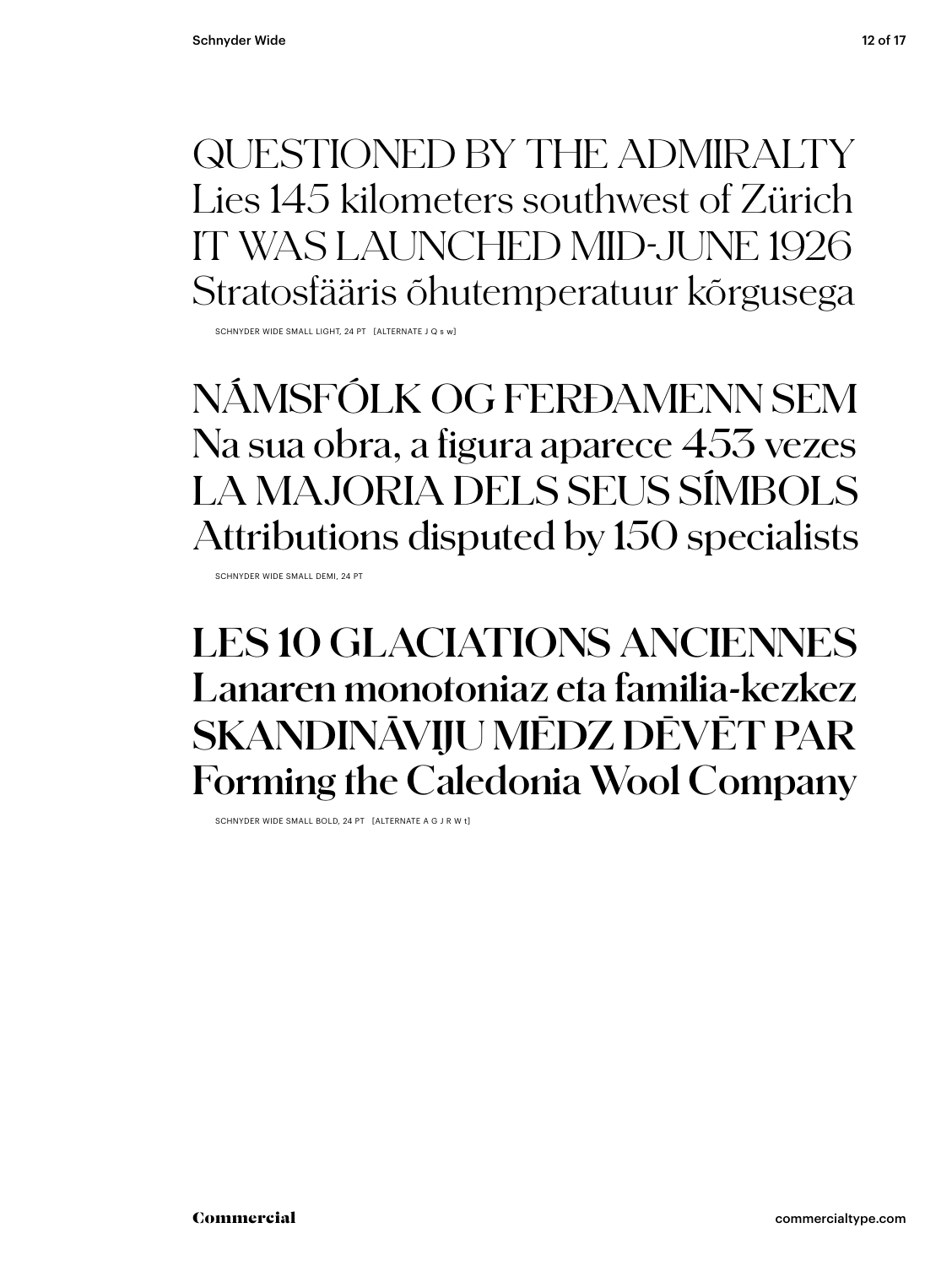RETURNING TO CIVILIAN SERVICE IN MID-1942 Det er skåret af en oolitisk limsten der ikke er kendt på BADANIA RDZENI LODOWYCH ANTARKTYDY I A key artery along the coast south from Santa Barbara SCHNYDER WIDE SMALL LIGHT, 18 PT [ALTERNATE t]

JUST NEAR THE VAST CHAPARRAL HORIZON Veistoksen iäksi on arvioitu 24 000–38 000 vuotta ÎNCEPÂND DIN 2005 MUZEUL ADĂPOSTEȘTE 7 ranking members of the Senate judiciary committee SCHNYDER WIDE SMALL DEMI, 18 PT

**VE KTERÉM ŽIJE PŘES 1 400 000 OBYVATEL Inheriting this new principality mainly from his father INITIAL COLLOQUIUM ON STRUCTURALISM Los descendientes contemporáneos del maya clásico**

SCHNYDER WIDE SMALL BOLD, 18 PT [ALTERNATE C K w]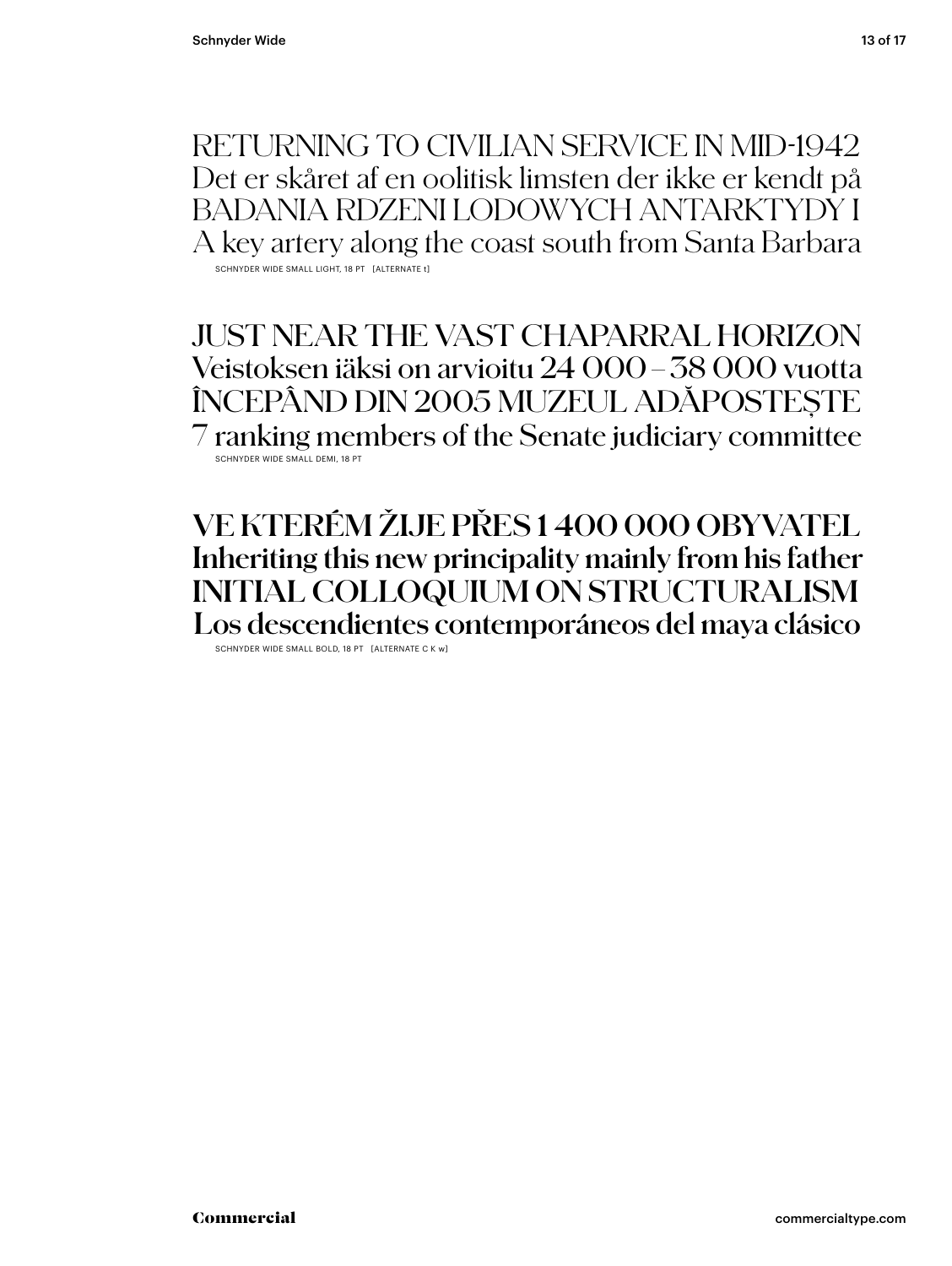### Implementations SCHNYDER WIDE LARGE LIGHT, 60

### Archaeologically SCHNYDER WIDE LARGE DEMI, 60 PT

## **Perspektivischer**

SCHNYDER WIDE LARGE BOLD, 60 PT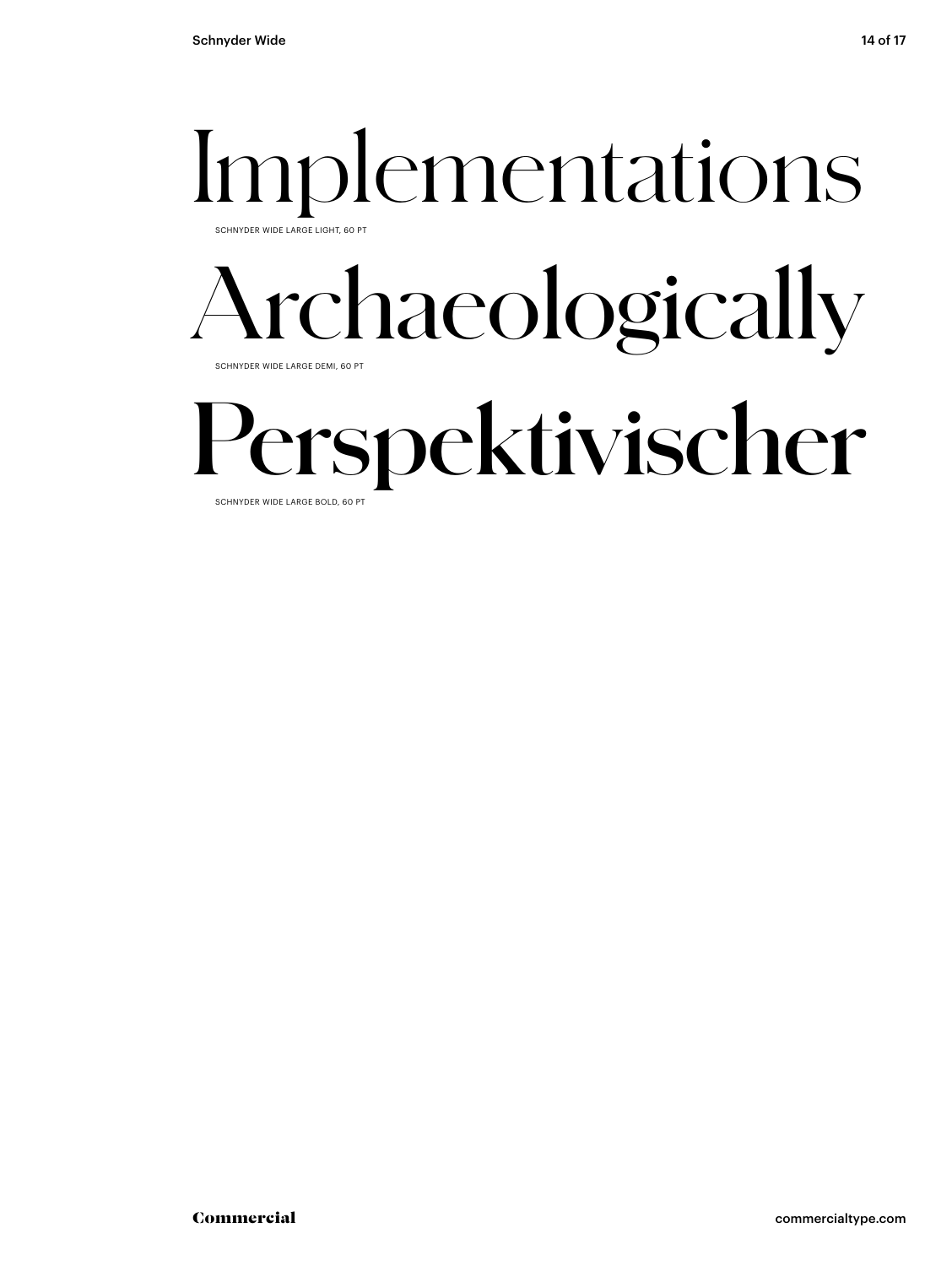| UPPERCASE                              | ABCDEFGHIJKLMNOPQRSTUVWXYZ                                                                                                                                              |  |  |
|----------------------------------------|-------------------------------------------------------------------------------------------------------------------------------------------------------------------------|--|--|
| LOWERCASE                              | abcdefghijklmnopqrstuvwxyz                                                                                                                                              |  |  |
| <b>STANDARD PUNCTUATION</b>            | $\{1,2\ldots: \ldots \text{---} \text{O}[\text{]} \{\}/ \setminus \text{\&} @^{\text{***}} \ldots, \text{} \text{S}\text{-}\text{Fit} \text{O} \text{P}^{\text{tm}} \}$ |  |  |
| ALL CAP PUNCTUATION                    | $i\dot{\zeta}$ --- ()[]{}/ \@«» $\circ$                                                                                                                                 |  |  |
| LIGATURES                              | fb ff fh fi fj fk fl gj ffb ffh ffi ffj ffk ffl                                                                                                                         |  |  |
| PROPORTIONAL LINING<br>default figures | $EEY1234567890$ $Cf\%$ $\frac{80}{10}$ $C_{\text{tot}}$ $\frac{1}{2}$ $C_{\text{tot}}$ $\frac{1}{2}$                                                                    |  |  |
| PREBUILT FRACTIONS                     | $\frac{1}{2}$ $\frac{1}{5}$ $\frac{2}{5}$ $\frac{1}{4}$ $\frac{3}{4}$ $\frac{1}{8}$ $\frac{3}{8}$ $\frac{5}{8}$ $\frac{7}{8}$                                           |  |  |
| STYLISTIC ALTERNATES                   | ACGJJKQRW stw &&& 4<br>ÀÁÂÃÄÅĀĂĀĄÁÇĆĈČČĜĞĞĠ<br>ĴĴĶŔŖŘŴŴŴŴśŝşšşśţťŧŵŵŵŵ                                                                                                  |  |  |
| ARROWS                                 | ←←←₩←₩←₩₩₩₩₩₩ <del>)</del>                                                                                                                                              |  |  |
| <b>ACCENTED UPPERCASE</b>              | ÁÂÀÄÅĂĂĂAĄÁÆÆÇĆČČČĎĐÉÊĒËĚ<br>ĖĒĘĞĜĢĠĦĤĨĨĨĬĨĮĨĬĴĶŁĹĽĻĿŇŇŇŅŇÓŎ<br>ÒÖŐŐŌØØŒŔŘRŠŚŞŜSÞŤŢŦÚÛÙÜ<br>ŬŰŪŲŮŨŴŴŴŴÝŶŶŸIJŽŹŻ                                                         |  |  |
| <b>ACCENTED LOWERCASE</b>              | áâàäåãããaåææçćčĉċďđðéêèëěēęğĝġġħhı<br>íîìïiījĩiiĵjķłll'ļŀñńňņ'nŋóôòöõőōøǿœŕřŗßšśşŝ<br>şþťṭŧúûùüŭűūụůũẃŵẁẅýŷỳÿijžźż                                                      |  |  |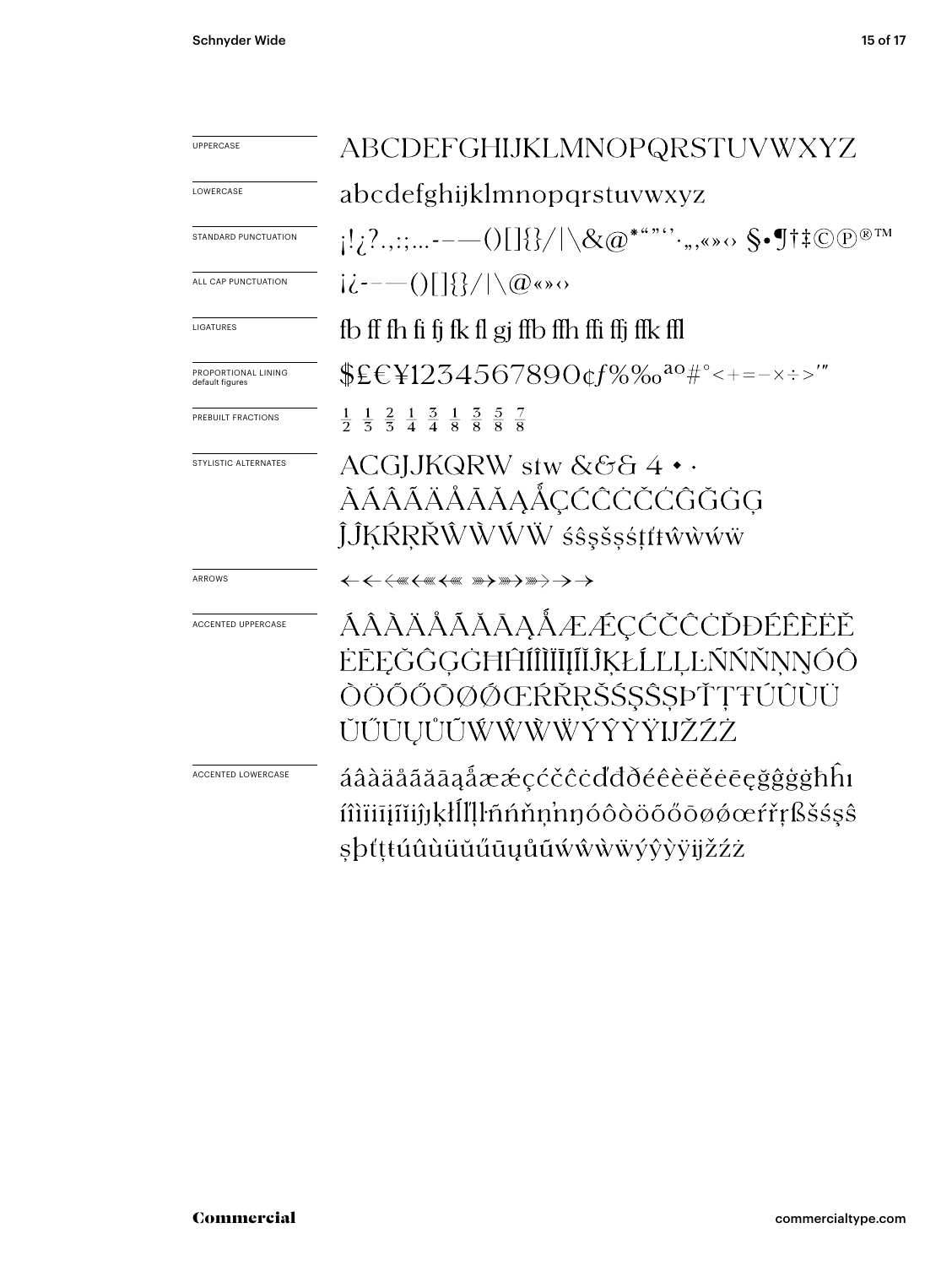| <b>OPENTYPE FEATURES</b><br><b>FAMILY WIDE</b>        | <b>DEACTIVATED</b>                                              | <b>ACTIVATED</b>                                                                                                                             |
|-------------------------------------------------------|-----------------------------------------------------------------|----------------------------------------------------------------------------------------------------------------------------------------------|
| ALL CAPS<br>opens up spacing, moves<br>punctuation up | $i$ Fish & «Chips» @ 5!                                         | $i$ FISH & «CHIPS» $@5!$                                                                                                                     |
| PROPORTIONAL LINING<br>default figures                | $$4,160$ €1,895<br>New:<br>¥7,031 £9,215<br>Old:                | New: $$4,160 \in 1,895$<br>¥7,031 £9,215<br>Old:                                                                                             |
| PREBUILT FRACTIONS                                    | 11/221/332/341/4<br>53/461/873/8                                | $1\frac{1}{2}$ $2\frac{1}{3}$ $3\frac{2}{3}$ $4\frac{1}{4}$ $5\frac{3}{4}$<br>$6\frac{1}{8}$ 7 $\frac{3}{8}$ 8 $\frac{5}{8}$ 9 $\frac{7}{8}$ |
| LANGUAGE FEATURE<br>Română (Romanian) s accent        | ARTISTI moștenitoare                                            | <b>ARTISTI</b> mostenitoare                                                                                                                  |
| <b>OPENTYPE FEATURES</b><br><b>ROMAN</b>              | <b>DEACTIVATED</b>                                              | <b>ACTIVATED</b>                                                                                                                             |
| TITLING ALTERNATES<br>alternate • ·                   | $\cdot$ Sizers $\cdot$ S $\cdot$ M $\cdot$ L $\cdot$ XL $\cdot$ | $\cdot$ Sizers $\cdot$ S $\cdot$ M $\cdot$ L $\cdot$ XL $\cdot$                                                                              |
| STYLISTIC SET 01<br>alternate A J R W w               | W. Jean René Awards                                             | W. Jean René Awards                                                                                                                          |
| STYLISTIC SET 02<br>alternate J K w &                 | Kiwi Jon & his Wekas                                            | Kiwi Jon & his Wekas                                                                                                                         |

STYLISTIC SET 03 alternate s

STYLISTIC SET 04 alternate G Q

STYLISTIC SET 05 alternate C

STYLISTIC SET 06 alternate 4

STYLISTIC SET 07 alternate t

STYLISTIC SET 08<br>alternate &

STYLISTIC SET 09<br>alternate &

New & Aerodynamic New & Aerodynamic 8 Trends & Outlooks 8 Trends & Outlooks Kiwi Jon & his Wekas Kiwi Jon & his Wekas Old house swap-outs Old house swap-outs Final Quarterly Gains Final Quarterly Gains Covetous Cillian Cirn Covetous Cillian Cirn Cask Strength, 54.4% Cask Strength, 54.4% Northeastern tunnels Northeastern tunnels